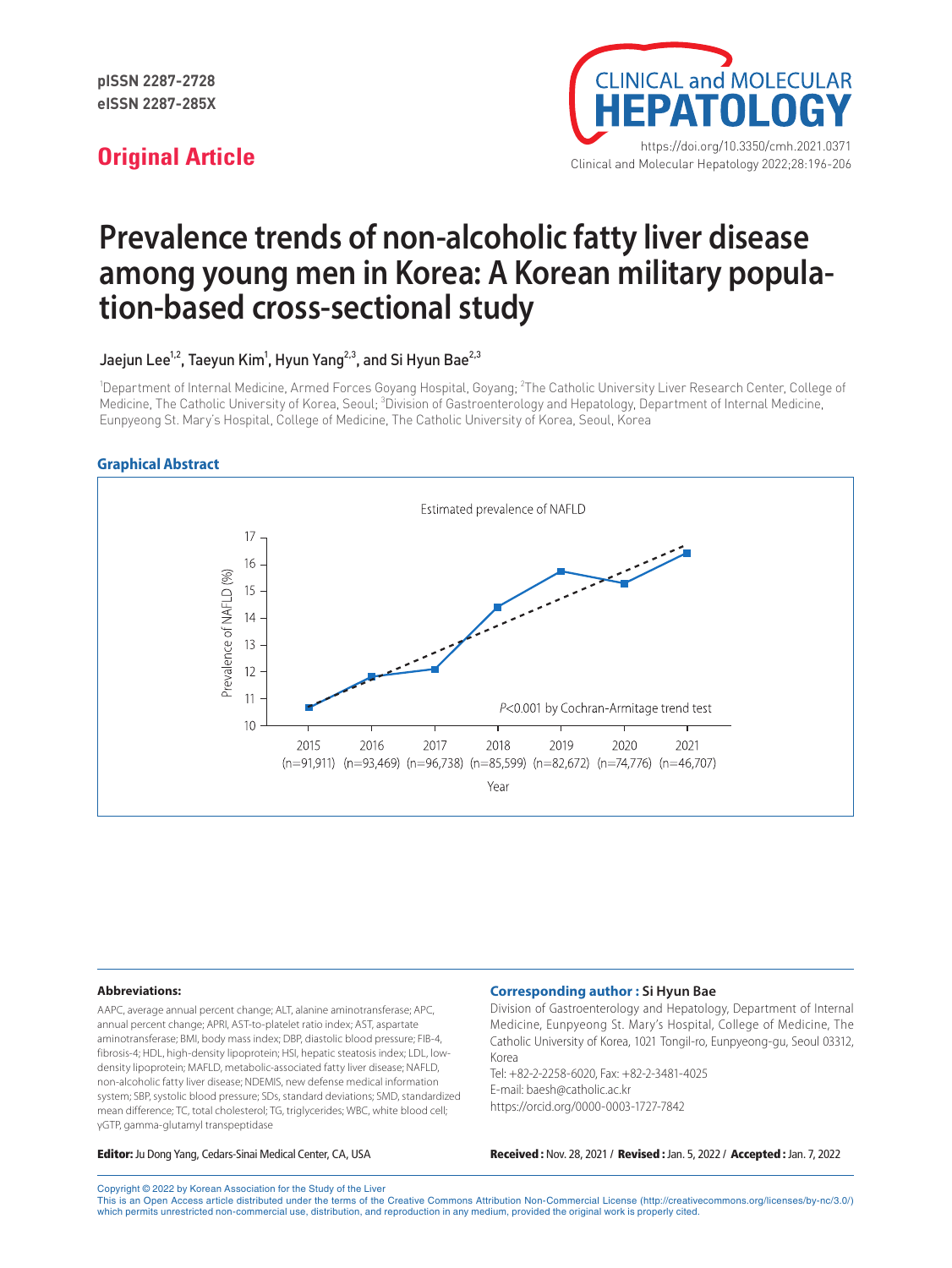

# **Prevalence trends of non-alcoholic fatty liver disease among young men in Korea: A Korean military popula tion-based cross-sectional study**

Jaejun Lee $^{1,2}$ , Taeyun Kim $^1$ , Hyun Yang $^{2,3}$ , and Si Hyun Bae $^{2,3}$ 

<sup>1</sup>Department of Internal Medicine, Armed Forces Goyang Hospital, Goyang; <sup>2</sup>The Catholic University Liver Research Center, College of Medicine, The Catholic University of Korea, Seoul; <sup>3</sup>Division of Gastroenterology and Hepatology, Department of Internal Medicine, Eunpyeong St. Mary's Hospital, College of Medicine, The Catholic University of Korea, Seoul, Korea

#### **Graphical Abstract**



#### **Abbreviations:**

AAPC, average annual percent change; ALT, alanine aminotransferase; APC, annual percent change; APRI, AST-to-platelet ratio index; AST, aspartate aminotransferase; BMI, body mass index; DBP, diastolic blood pressure; FIB-4, fibrosis-4; HDL, high-density lipoprotein; HSI, hepatic steatosis index; LDL, lowdensity lipoprotein; MAFLD, metabolic-associated fatty liver disease; NAFLD, non-alcoholic fatty liver disease; NDEMIS, new defense medical information system; SBP, systolic blood pressure; SDs, standard deviations; SMD, standardized mean difference; TC, total cholesterol; TG, triglycerides; WBC, white blood cell; γGTP, gamma-glutamyl transpeptidase

#### **Corresponding author : Si Hyun Bae**

Division of Gastroenterology and Hepatology, Department of Internal Medicine, Eunpyeong St. Mary's Hospital, College of Medicine, The Catholic University of Korea, 1021 Tongil-ro, Eunpyeong-gu, Seoul 03312, Korea

Tel: +82-2-2258-6020, Fax: +82-2-3481-4025 E-mail: baesh@catholic.ac.kr https://orcid.org/0000-0003-1727-7842

Editor: Ju Dong Yang, Cedars-Sinai Medical Center, CA, USA Received : Nov. 28, 2021 / Revised : Jan. 5, 2022 / Accepted : Jan. 7, 2022

Copyright © 2022 by Korean Association for the Study of the Liver This is an Open Access article distributed under the terms of the Creative Commons Attribution Non-Commercial License (http://creativecommons.org/licenses/by-nc/3.0/) which permits unrestricted non-commercial use, distribution, and reproduction in any medium, provided the original work is properly cited.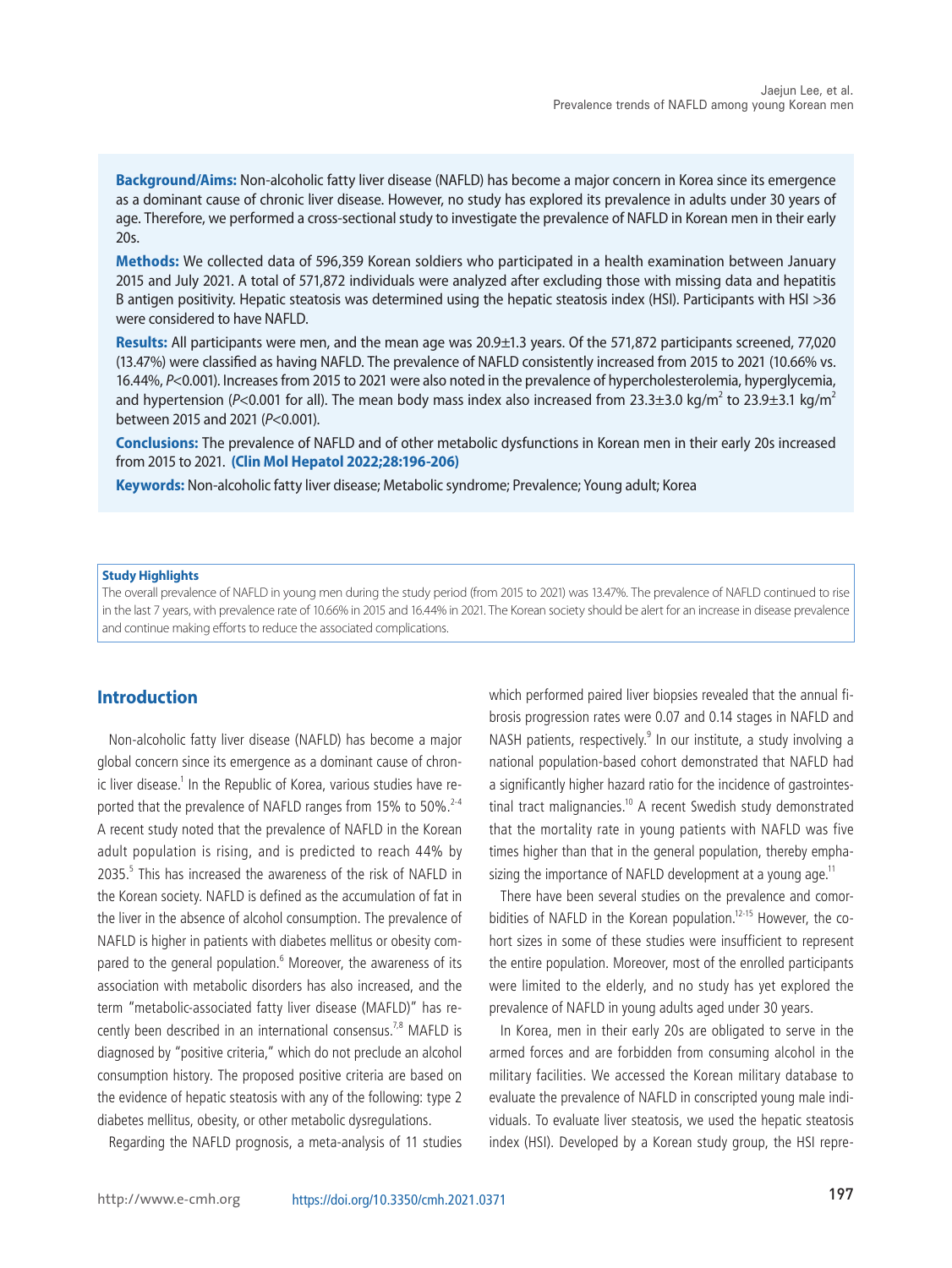**Background/Aims:** Non-alcoholic fatty liver disease (NAFLD) has become a major concern in Korea since its emergence as a dominant cause of chronic liver disease. However, no study has explored its prevalence in adults under 30 years of age. Therefore, we performed a cross-sectional study to investigate the prevalence of NAFLD in Korean men in their early  $20s$ 

**Methods:** We collected data of 596,359 Korean soldiers who participated in a health examination between January 2015 and July 2021. A total of 571,872 individuals were analyzed after excluding those with missing data and hepatitis B antigen positivity. Hepatic steatosis was determined using the hepatic steatosis index (HSI). Participants with HSI >36 were considered to have NAFLD.

**Results:** All participants were men, and the mean age was 20.9±1.3 years. Of the 571,872 participants screened, 77,020 (13.47%) were classified as having NAFLD. The prevalence of NAFLD consistently increased from 2015 to 2021 (10.66% vs. 16.44%, *P*<0.001). Increases from 2015 to 2021 were also noted in the prevalence of hypercholesterolemia, hyperglycemia, and hypertension (P<0.001 for all). The mean body mass index also increased from 23.3±3.0 kg/m<sup>2</sup> to 23.9±3.1 kg/m<sup>2</sup> between 2015 and 2021 (*P*<0.001).

**Conclusions:** The prevalence of NAFLD and of other metabolic dysfunctions in Korean men in their early 20s increased from 2015 to 2021. **(Clin Mol Hepatol 2022;28:196-206)**

**Keywords:** Non-alcoholic fatty liver disease; Metabolic syndrome; Prevalence; Young adult; Korea

#### **Study Highlights**

The overall prevalence of NAFLD in young men during the study period (from 2015 to 2021) was 13.47%. The prevalence of NAFLD continued to rise in the last 7 years, with prevalence rate of 10.66% in 2015 and 16.44% in 2021. The Korean society should be alert for an increase in disease prevalence and continue making efforts to reduce the associated complications.

# **Introduction**

Non-alcoholic fatty liver disease (NAFLD) has become a major global concern since its emergence as a dominant cause of chronic liver disease.<sup>1</sup> In the Republic of Korea, various studies have reported that the prevalence of NAFLD ranges from 15% to 50%.<sup>2-4</sup> A recent study noted that the prevalence of NAFLD in the Korean adult population is rising, and is predicted to reach 44% by 2035.<sup>5</sup> This has increased the awareness of the risk of NAFLD in the Korean society. NAFLD is defined as the accumulation of fat in the liver in the absence of alcohol consumption. The prevalence of NAFLD is higher in patients with diabetes mellitus or obesity compared to the general population.<sup>6</sup> Moreover, the awareness of its association with metabolic disorders has also increased, and the term "metabolic-associated fatty liver disease (MAFLD)" has recently been described in an international consensus.<sup>7,8</sup> MAFLD is diagnosed by "positive criteria," which do not preclude an alcohol consumption history. The proposed positive criteria are based on the evidence of hepatic steatosis with any of the following: type 2 diabetes mellitus, obesity, or other metabolic dysregulations.

Regarding the NAFLD prognosis, a meta-analysis of 11 studies

which performed paired liver biopsies revealed that the annual fibrosis progression rates were 0.07 and 0.14 stages in NAFLD and NASH patients, respectively.<sup>9</sup> In our institute, a study involving a national population-based cohort demonstrated that NAFLD had a significantly higher hazard ratio for the incidence of gastrointestinal tract malignancies.<sup>10</sup> A recent Swedish study demonstrated that the mortality rate in young patients with NAFLD was five times higher than that in the general population, thereby emphasizing the importance of NAFLD development at a young age.<sup>11</sup>

There have been several studies on the prevalence and comorbidities of NAFLD in the Korean population.<sup>12-15</sup> However, the cohort sizes in some of these studies were insufficient to represent the entire population. Moreover, most of the enrolled participants were limited to the elderly, and no study has yet explored the prevalence of NAFLD in young adults aged under 30 years.

In Korea, men in their early 20s are obligated to serve in the armed forces and are forbidden from consuming alcohol in the military facilities. We accessed the Korean military database to evaluate the prevalence of NAFLD in conscripted young male individuals. To evaluate liver steatosis, we used the hepatic steatosis index (HSI). Developed by a Korean study group, the HSI repre-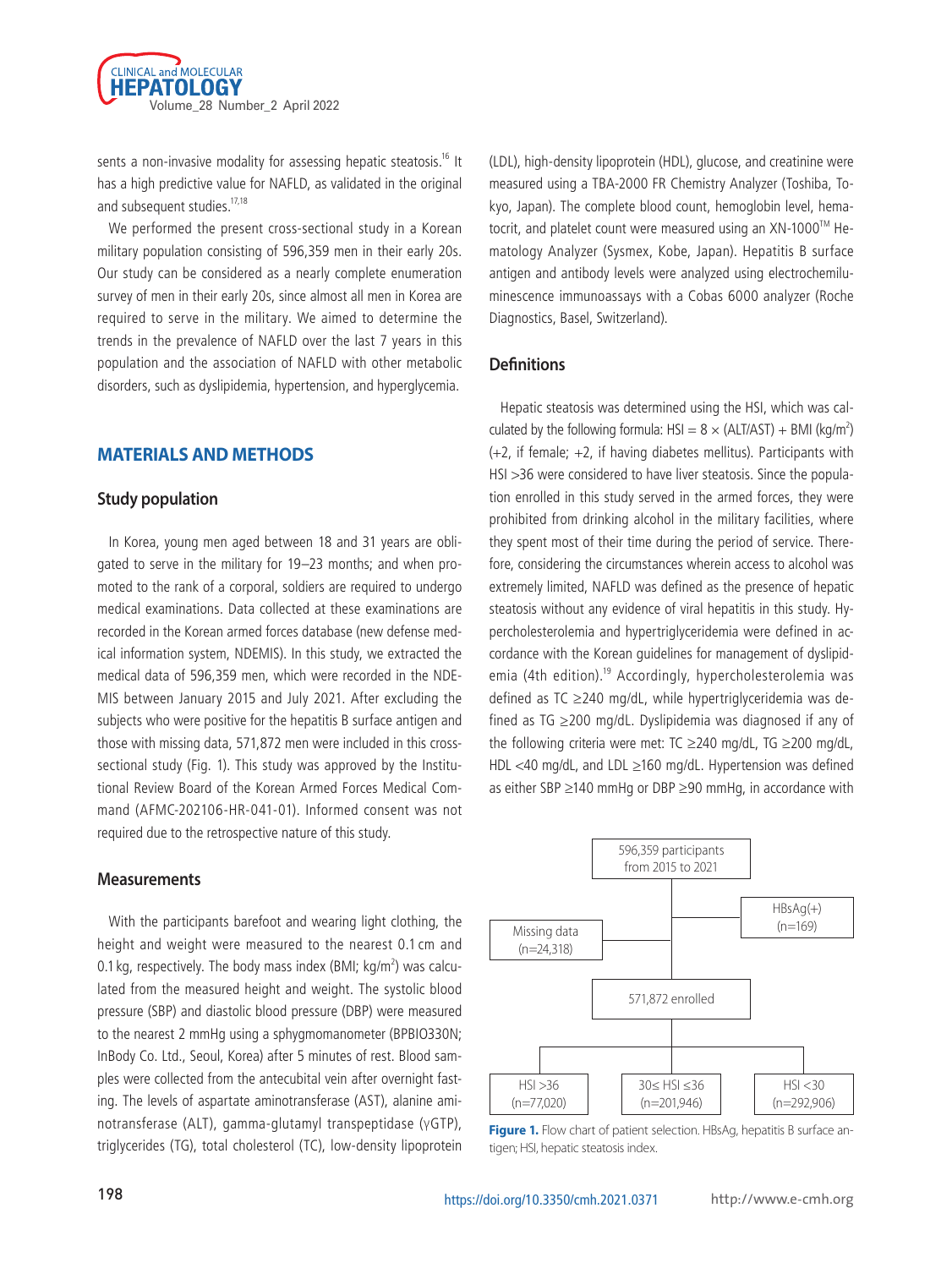

sents a non-invasive modality for assessing hepatic steatosis.<sup>16</sup> It has a high predictive value for NAFLD, as validated in the original and subsequent studies.<sup>17,18</sup>

We performed the present cross-sectional study in a Korean military population consisting of 596,359 men in their early 20s. Our study can be considered as a nearly complete enumeration survey of men in their early 20s, since almost all men in Korea are required to serve in the military. We aimed to determine the trends in the prevalence of NAFLD over the last 7 years in this population and the association of NAFLD with other metabolic disorders, such as dyslipidemia, hypertension, and hyperglycemia.

### **MATERIALS AND METHODS**

#### **Study population**

In Korea, young men aged between 18 and 31 years are obligated to serve in the military for 19–23 months; and when promoted to the rank of a corporal, soldiers are required to undergo medical examinations. Data collected at these examinations are recorded in the Korean armed forces database (new defense medical information system, NDEMIS). In this study, we extracted the medical data of 596,359 men, which were recorded in the NDE-MIS between January 2015 and July 2021. After excluding the subjects who were positive for the hepatitis B surface antigen and those with missing data, 571,872 men were included in this crosssectional study (Fig. 1). This study was approved by the Institutional Review Board of the Korean Armed Forces Medical Command (AFMC-202106-HR-041-01). Informed consent was not required due to the retrospective nature of this study.

#### **Measurements**

With the participants barefoot and wearing light clothing, the height and weight were measured to the nearest 0.1 cm and 0.1 kg, respectively. The body mass index (BMI; kg/m<sup>2</sup>) was calculated from the measured height and weight. The systolic blood pressure (SBP) and diastolic blood pressure (DBP) were measured to the nearest 2 mmHg using a sphygmomanometer (BPBIO330N; InBody Co. Ltd., Seoul, Korea) after 5 minutes of rest. Blood samples were collected from the antecubital vein after overnight fasting. The levels of aspartate aminotransferase (AST), alanine aminotransferase (ALT), gamma-glutamyl transpeptidase (γGTP), triglycerides (TG), total cholesterol (TC), low-density lipoprotein

(LDL), high-density lipoprotein (HDL), glucose, and creatinine were measured using a TBA-2000 FR Chemistry Analyzer (Toshiba, Tokyo, Japan). The complete blood count, hemoglobin level, hematocrit, and platelet count were measured using an  $XN-1000^{TM}$  Hematology Analyzer (Sysmex, Kobe, Japan). Hepatitis B surface antigen and antibody levels were analyzed using electrochemiluminescence immunoassays with a Cobas 6000 analyzer (Roche Diagnostics, Basel, Switzerland).

### **Definitions**

Hepatic steatosis was determined using the HSI, which was calculated by the following formula:  $HSI = 8 \times (ALT/AST) + BMI (kg/m^2)$  $(+2,$  if female;  $+2,$  if having diabetes mellitus). Participants with HSI >36 were considered to have liver steatosis. Since the population enrolled in this study served in the armed forces, they were prohibited from drinking alcohol in the military facilities, where they spent most of their time during the period of service. Therefore, considering the circumstances wherein access to alcohol was extremely limited, NAFLD was defined as the presence of hepatic steatosis without any evidence of viral hepatitis in this study. Hypercholesterolemia and hypertriglyceridemia were defined in accordance with the Korean guidelines for management of dyslipidemia (4th edition).<sup>19</sup> Accordingly, hypercholesterolemia was defined as TC ≥240 mg/dL, while hypertriglyceridemia was defined as TG ≥200 mg/dL. Dyslipidemia was diagnosed if any of the following criteria were met: TC ≥240 mg/dL, TG ≥200 mg/dL, HDL <40 mg/dL, and LDL ≥160 mg/dL. Hypertension was defined as either SBP ≥140 mmHg or DBP ≥90 mmHg, in accordance with



Figure 1. Flow chart of patient selection. HBsAg, hepatitis B surface antigen; HSI, hepatic steatosis index.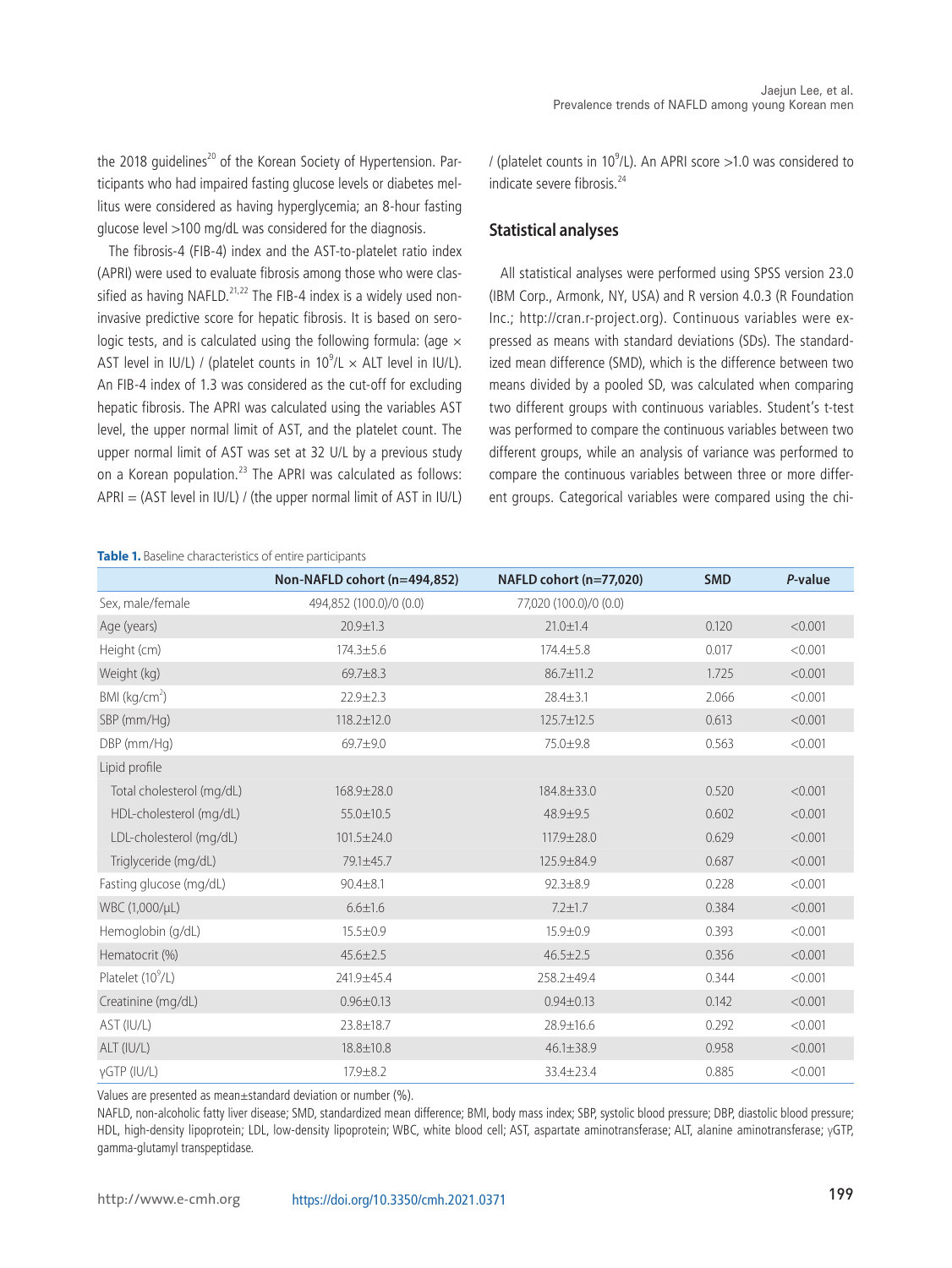the 2018 guidelines<sup>20</sup> of the Korean Society of Hypertension. Participants who had impaired fasting glucose levels or diabetes mellitus were considered as having hyperglycemia; an 8-hour fasting glucose level >100 mg/dL was considered for the diagnosis.

The fibrosis-4 (FIB-4) index and the AST-to-platelet ratio index (APRI) were used to evaluate fibrosis among those who were classified as having NAFLD.<sup>21,22</sup> The FIB-4 index is a widely used noninvasive predictive score for hepatic fibrosis. It is based on serologic tests, and is calculated using the following formula: (age  $\times$ AST level in IU/L) / (platelet counts in  $10^9$ /L  $\times$  ALT level in IU/L). An FIB-4 index of 1.3 was considered as the cut-off for excluding hepatic fibrosis. The APRI was calculated using the variables AST level, the upper normal limit of AST, and the platelet count. The upper normal limit of AST was set at 32 U/L by a previous study on a Korean population.<sup>23</sup> The APRI was calculated as follows:  $APRI = (AST level in IUL) / (the upper normal limit of AST in IUL)$ 

**Table 1.** Baseline characteristics of entire participants

/ (platelet counts in  $10^9$ /L). An APRI score >1.0 was considered to indicate severe fibrosis<sup>24</sup>

#### **Statistical analyses**

All statistical analyses were performed using SPSS version 23.0 (IBM Corp., Armonk, NY, USA) and R version 4.0.3 (R Foundation Inc.; http://cran.r-project.org). Continuous variables were expressed as means with standard deviations (SDs). The standardized mean difference (SMD), which is the difference between two means divided by a pooled SD, was calculated when comparing two different groups with continuous variables. Student's t-test was performed to compare the continuous variables between two different groups, while an analysis of variance was performed to compare the continuous variables between three or more different groups. Categorical variables were compared using the chi-

|                               | Non-NAFLD cohort (n=494,852) | NAFLD cohort (n=77,020) | <b>SMD</b> | P-value |
|-------------------------------|------------------------------|-------------------------|------------|---------|
| Sex, male/female              | 494,852 (100.0)/0 (0.0)      | 77,020 (100.0)/0 (0.0)  |            |         |
| Age (years)                   | $20.9 \pm 1.3$               | $21.0 \pm 1.4$          | 0.120      | < 0.001 |
| Height (cm)                   | $174.3 \pm 5.6$              | 174.4±5.8               | 0.017      | < 0.001 |
| Weight (kg)                   | 69.7±8.3                     | 86.7±11.2               | 1.725      | < 0.001 |
| BMI (kg/cm <sup>2</sup> )     | $22.9 \pm 2.3$               | $28.4 \pm 3.1$          | 2.066      | < 0.001 |
| SBP (mm/Hg)                   | $118.2 \pm 12.0$             | 125.7±12.5              | 0.613      | < 0.001 |
| DBP (mm/Hg)                   | $69.7 + 9.0$                 | 75.0±9.8                | 0.563      | < 0.001 |
| Lipid profile                 |                              |                         |            |         |
| Total cholesterol (mg/dL)     | 168.9±28.0                   | 184.8±33.0              | 0.520      | < 0.001 |
| HDL-cholesterol (mg/dL)       | 55.0±10.5                    | $48.9 + 9.5$            | 0.602      | < 0.001 |
| LDL-cholesterol (mg/dL)       | $101.5 \pm 24.0$             | $117.9 \pm 28.0$        | 0.629      | < 0.001 |
| Triglyceride (mg/dL)          | 79.1±45.7                    | 125.9±84.9              | 0.687      | < 0.001 |
| Fasting glucose (mg/dL)       | $90.4 \pm 8.1$               | $92.3 \pm 8.9$          | 0.228      | < 0.001 |
| WBC (1,000/µL)                | $6.6 \pm 1.6$                | $7.2 \pm 1.7$           | 0.384      | < 0.001 |
| Hemoglobin (g/dL)             | $15.5 \pm 0.9$               | 15.9±0.9                | 0.393      | < 0.001 |
| Hematocrit (%)                | $45.6 \pm 2.5$               | $46.5 \pm 2.5$          | 0.356      | < 0.001 |
| Platelet (10 <sup>9</sup> /L) | 241.9±45.4                   | 258.2±49.4              | 0.344      | < 0.001 |
| Creatinine (mg/dL)            | $0.96 \pm 0.13$              | $0.94 \pm 0.13$         | 0.142      | < 0.001 |
| AST (IU/L)                    | 23.8±18.7                    | 28.9±16.6               | 0.292      | < 0.001 |
| ALT (IU/L)                    | 18.8±10.8                    | $46.1 \pm 38.9$         | 0.958      | < 0.001 |
| yGTP (IU/L)                   | $17.9 + 8.2$                 | 33.4±23.4               | 0.885      | < 0.001 |

Values are presented as mean±standard deviation or number (%).

NAFLD, non-alcoholic fatty liver disease; SMD, standardized mean difference; BMI, body mass index; SBP, systolic blood pressure; DBP, diastolic blood pressure; HDL, high-density lipoprotein; LDL, low-density lipoprotein; WBC, white blood cell; AST, aspartate aminotransferase; ALT, alanine aminotransferase; γGTP, gamma-glutamyl transpeptidase.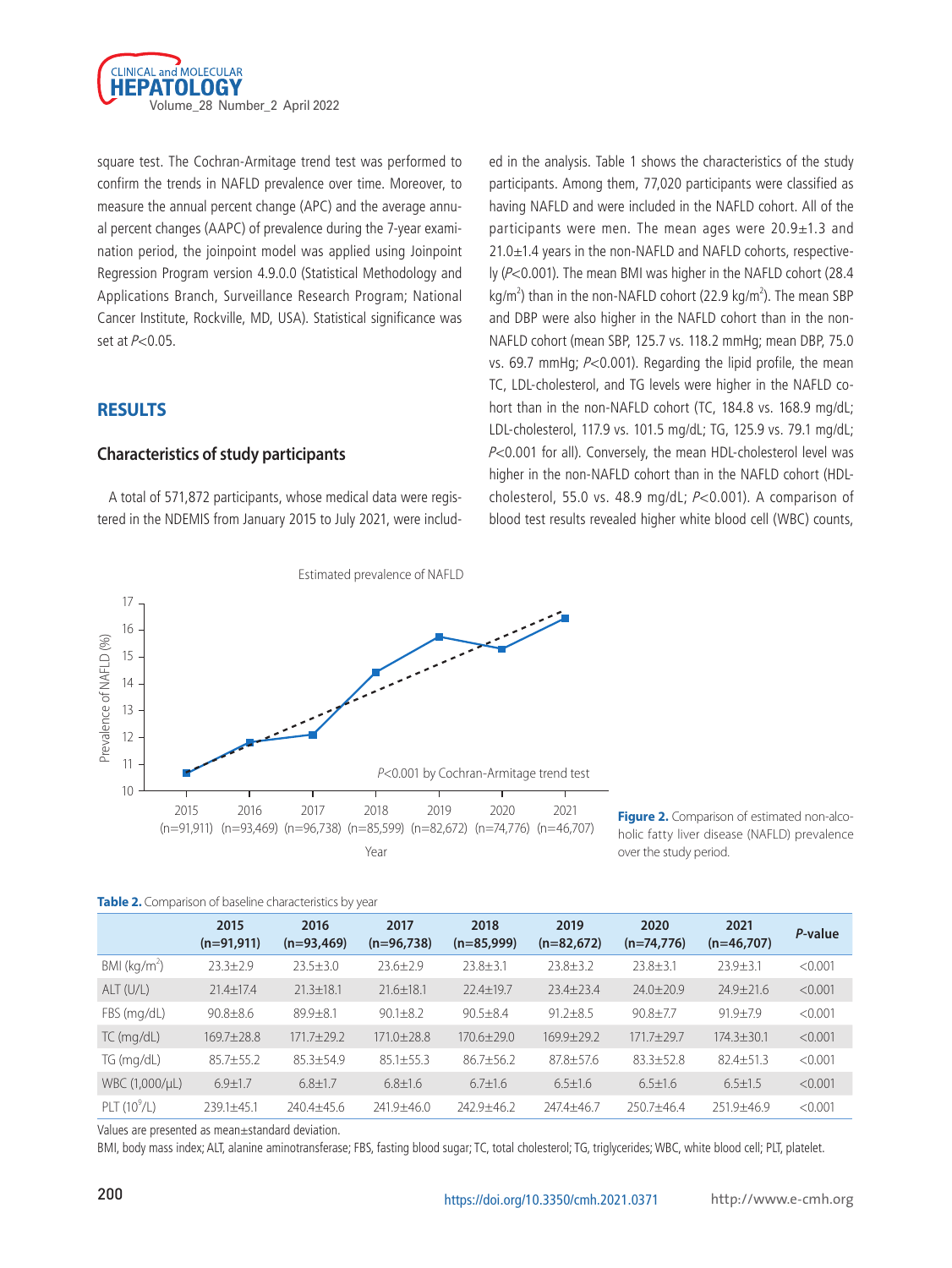

square test. The Cochran-Armitage trend test was performed to confirm the trends in NAFLD prevalence over time. Moreover, to measure the annual percent change (APC) and the average annual percent changes (AAPC) of prevalence during the 7-year examination period, the joinpoint model was applied using Joinpoint Regression Program version 4.9.0.0 (Statistical Methodology and Applications Branch, Surveillance Research Program; National Cancer Institute, Rockville, MD, USA). Statistical significance was set at  $P<0.05$ .

# **RESULTS**

### **Characteristics of study participants**

A total of 571,872 participants, whose medical data were registered in the NDEMIS from January 2015 to July 2021, were included in the analysis. Table 1 shows the characteristics of the study participants. Among them, 77,020 participants were classified as having NAFLD and were included in the NAFLD cohort. All of the participants were men. The mean ages were  $20.9\pm1.3$  and 21.0±1.4 years in the non-NAFLD and NAFLD cohorts, respectively (P<0.001). The mean BMI was higher in the NAFLD cohort (28.4 kg/m<sup>2</sup>) than in the non-NAFLD cohort (22.9 kg/m<sup>2</sup>). The mean SBP and DBP were also higher in the NAFLD cohort than in the non-NAFLD cohort (mean SBP, 125.7 vs. 118.2 mmHg; mean DBP, 75.0 vs. 69.7 mmHg; P<0.001). Regarding the lipid profile, the mean TC, LDL-cholesterol, and TG levels were higher in the NAFLD cohort than in the non-NAFLD cohort (TC, 184.8 vs. 168.9 mg/dL; LDL-cholesterol, 117.9 vs. 101.5 mg/dL; TG, 125.9 vs. 79.1 mg/dL; P<0.001 for all). Conversely, the mean HDL-cholesterol level was higher in the non-NAFLD cohort than in the NAFLD cohort (HDLcholesterol, 55.0 vs. 48.9 mg/dL; P<0.001). A comparison of blood test results revealed higher white blood cell (WBC) counts,



**Figure 2.** Comparison of estimated non-alcoholic fatty liver disease (NAFLD) prevalence over the study period.

|  | Table 2. Comparison of baseline characteristics by year |  |
|--|---------------------------------------------------------|--|
|  |                                                         |  |

|                | 2015<br>$(n=91,911)$ | 2016<br>$(n=93,469)$ | 2017<br>$(n=96,738)$ | 2018<br>$(n=85,999)$ | 2019<br>$(n=82,672)$ | 2020<br>$(n=74,776)$ | 2021<br>$(n=46,707)$ | P-value |
|----------------|----------------------|----------------------|----------------------|----------------------|----------------------|----------------------|----------------------|---------|
| BMI $(kq/m2)$  | $23.3 \pm 2.9$       | $23.5 \pm 3.0$       | $23.6 \pm 2.9$       | $23.8 \pm 3.1$       | $23.8 \pm 3.2$       | $23.8 \pm 3.1$       | $23.9 + 3.1$         | < 0.001 |
| ALT(U/L)       | $21.4 + 17.4$        | $21.3 \pm 18.1$      | $21.6 + 18.1$        | $22.4 + 19.7$        | $23.4 + 23.4$        | $74.0 + 70.9$        | $74.9 + 71.6$        | < 0.001 |
| FBS (mg/dL)    | $90.8 \pm 8.6$       | $89.9 + 8.1$         | $90.1 + 8.2$         | $90.5 + 8.4$         | $91.2 + 8.5$         | $90.8 + 7.7$         | $91.9 + 7.9$         | < 0.001 |
| TC (mg/dL)     | $169.7 + 28.8$       | 171.7±29.2           | $171.0 + 28.8$       | $170.6 + 29.0$       | $169.9 \pm 29.2$     | $171.7 + 29.7$       | $174.3 \pm 30.1$     | < 0.001 |
| TG (mg/dL)     | $85.7 \pm 55.2$      | $85.3 + 54.9$        | $85.1 \pm 55.3$      | $86.7 + 56.2$        | $87.8 + 57.6$        | $83.3 + 52.8$        | $82.4 + 51.3$        | < 0.001 |
| WBC (1,000/µL) | $6.9 \pm 1.7$        | $6.8 \pm 1.7$        | $6.8 \pm 1.6$        | $6.7 \pm 1.6$        | $6.5 \pm 1.6$        | $6.5 \pm 1.6$        | $6.5 \pm 1.5$        | < 0.001 |
| PLT $(10^9/L)$ | 239.1±45.1           | 240.4±45.6           | 241.9±46.0           | 242.9±46.2           | 247.4±46.7           | 250.7±46.4           | $251.9 + 46.9$       | < 0.001 |

Values are presented as mean±standard deviation.

BMI, body mass index; ALT, alanine aminotransferase; FBS, fasting blood sugar; TC, total cholesterol; TG, triglycerides; WBC, white blood cell; PLT, platelet.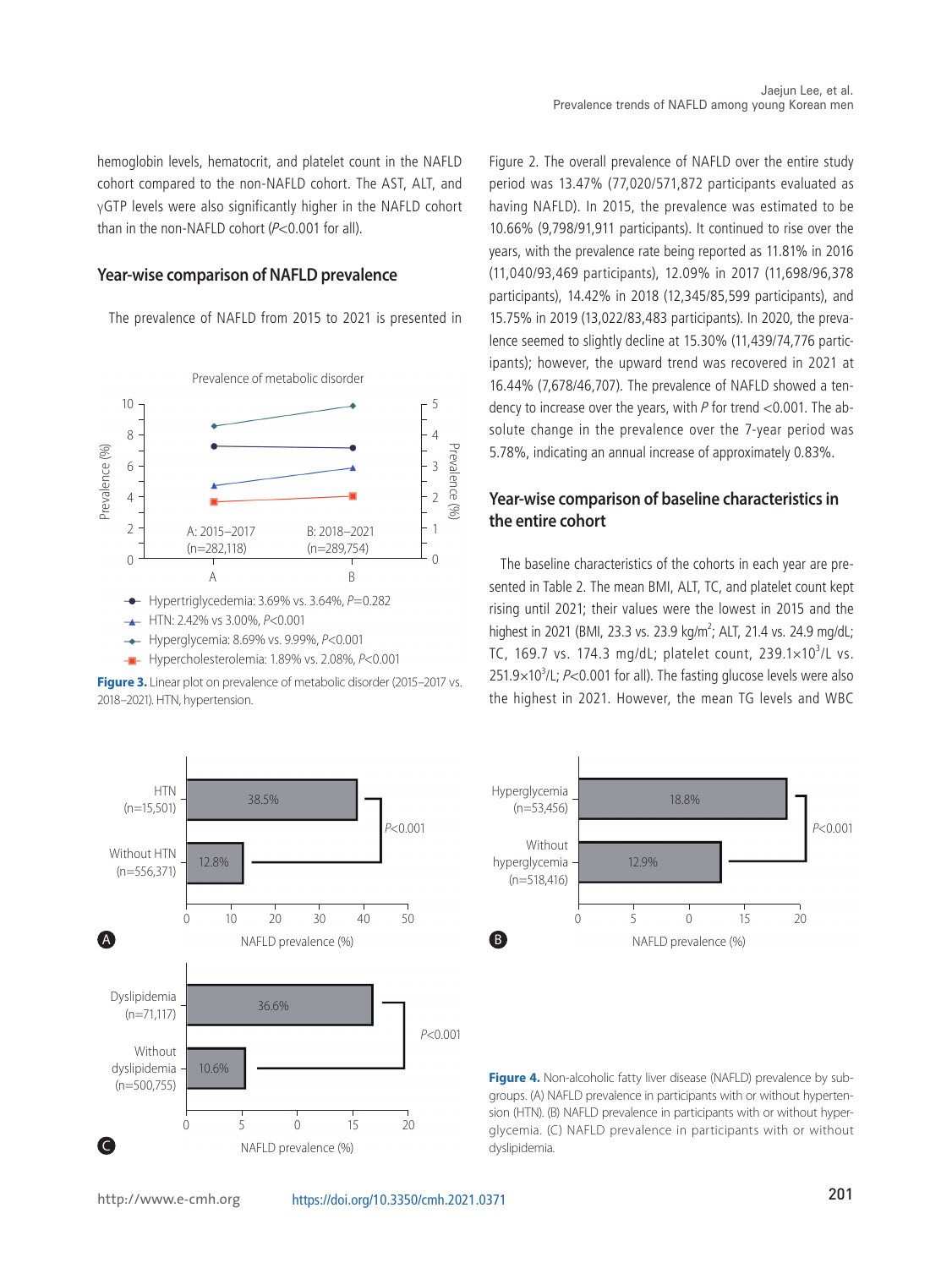hemoglobin levels, hematocrit, and platelet count in the NAFLD cohort compared to the non-NAFLD cohort. The AST, ALT, and γGTP levels were also significantly higher in the NAFLD cohort than in the non-NAFLD cohort  $(P< 0.001$  for all).

#### **Year-wise comparison of NAFLD prevalence**

The prevalence of NAFLD from 2015 to 2021 is presented in



- Hyperglycemia: 8.69% vs. 9.99%, *P*<0.001
- Hypercholesterolemia: 1.89% vs. 2.08%, *P*<0.001

Figure 3. Linear plot on prevalence of metabolic disorder (2015–2017 vs.



Figure 2. The overall prevalence of NAFLD over the entire study period was 13.47% (77,020/571,872 participants evaluated as having NAFLD). In 2015, the prevalence was estimated to be 10.66% (9,798/91,911 participants). It continued to rise over the years, with the prevalence rate being reported as 11.81% in 2016 (11,040/93,469 participants), 12.09% in 2017 (11,698/96,378 participants), 14.42% in 2018 (12,345/85,599 participants), and 15.75% in 2019 (13,022/83,483 participants). In 2020, the prevalence seemed to slightly decline at 15.30% (11,439/74,776 participants); however, the upward trend was recovered in 2021 at 16.44% (7,678/46,707). The prevalence of NAFLD showed a tendency to increase over the years, with  $P$  for trend <0.001. The absolute change in the prevalence over the 7-year period was 5.78%, indicating an annual increase of approximately 0.83%.

# **Year-wise comparison of baseline characteristics in the entire cohort**

The baseline characteristics of the cohorts in each year are presented in Table 2. The mean BMI, ALT, TC, and platelet count kept rising until 2021; their values were the lowest in 2015 and the highest in 2021 (BMI, 23.3 vs. 23.9 kg/m<sup>2</sup>; ALT, 21.4 vs. 24.9 mg/dL; TC, 169.7 vs. 174.3 mg/dL; platelet count,  $239.1 \times 10^3$ /L vs.  $251.9\times10^{3}$ /L;  $P<0.001$  for all). The fasting glucose levels were also the highest in 2021. However, the mean TG levels and WBC



**Figure 4.** Non-alcoholic fatty liver disease (NAFLD) prevalence by subgroups. (A) NAFLD prevalence in participants with or without hypertension (HTN). (B) NAFLD prevalence in participants with or without hyperglycemia. (C) NAFLD prevalence in participants with or without dyslipidemia.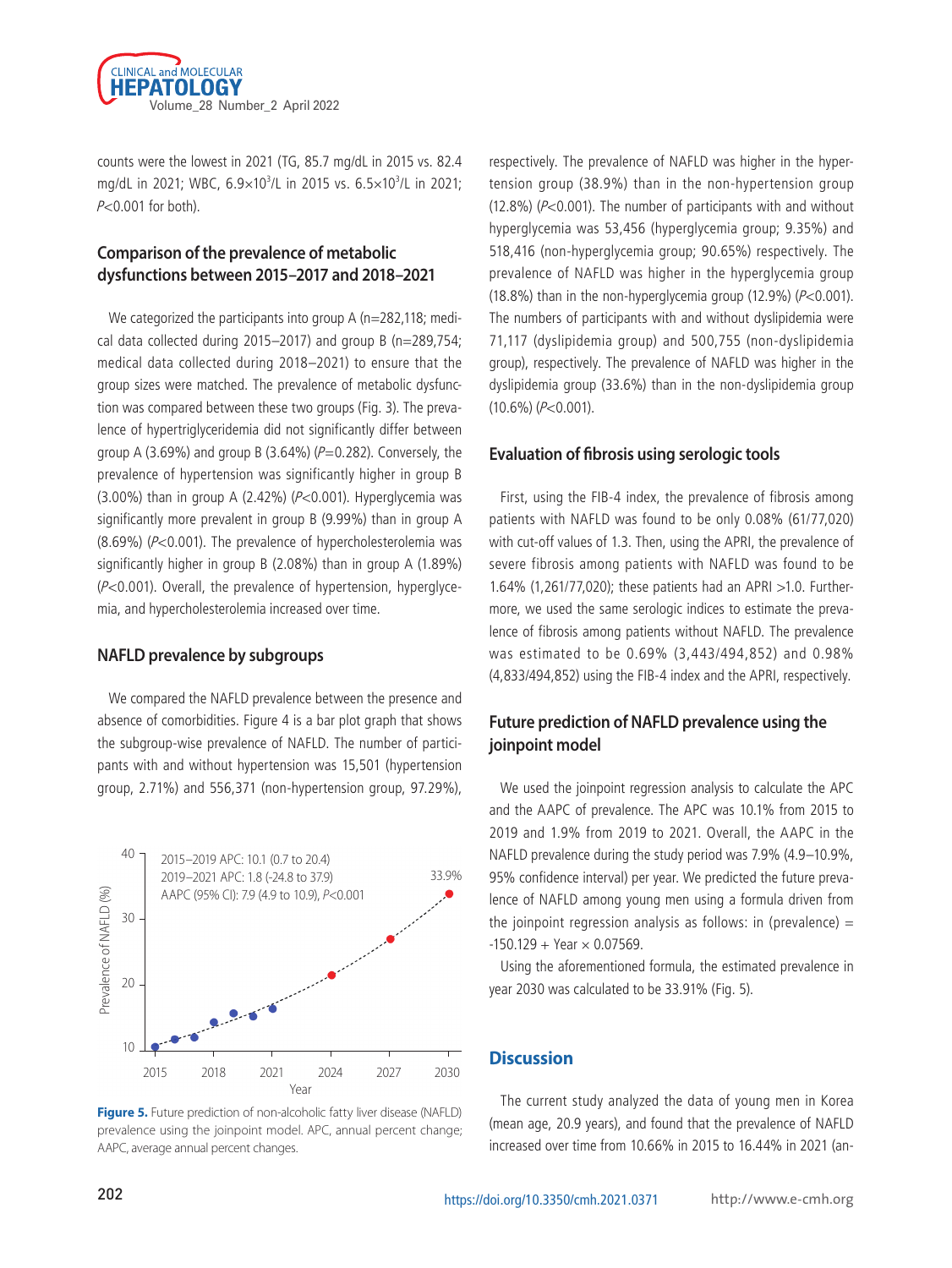

counts were the lowest in 2021 (TG, 85.7 mg/dL in 2015 vs. 82.4 mg/dL in 2021; WBC, 6.9×10<sup>3</sup>/L in 2015 vs. 6.5×10<sup>3</sup>/L in 2021; <sup>P</sup><0.001 for both).

# **Comparison of the prevalence of metabolic dysfunctions between 2015–2017 and 2018–2021**

We categorized the participants into group A (n=282,118; medical data collected during 2015–2017) and group B (n=289,754; medical data collected during 2018–2021) to ensure that the group sizes were matched. The prevalence of metabolic dysfunction was compared between these two groups (Fig. 3). The prevalence of hypertriglyceridemia did not significantly differ between group A (3.69%) and group B (3.64%) ( $P=0.282$ ). Conversely, the prevalence of hypertension was significantly higher in group B (3.00%) than in group A (2.42%) ( $P<0.001$ ). Hyperglycemia was significantly more prevalent in group B (9.99%) than in group A (8.69%) (P<0.001). The prevalence of hypercholesterolemia was significantly higher in group B (2.08%) than in group A (1.89%) (P<0.001). Overall, the prevalence of hypertension, hyperglycemia, and hypercholesterolemia increased over time.

#### **NAFLD prevalence by subgroups**

We compared the NAFLD prevalence between the presence and absence of comorbidities. Figure 4 is a bar plot graph that shows the subgroup-wise prevalence of NAFLD. The number of participants with and without hypertension was 15,501 (hypertension group, 2.71%) and 556,371 (non-hypertension group, 97.29%),



**Figure 5.** Future prediction of non-alcoholic fatty liver disease (NAFLD) prevalence using the joinpoint model. APC, annual percent change;

respectively. The prevalence of NAFLD was higher in the hypertension group (38.9%) than in the non-hypertension group (12.8%) ( $P<0.001$ ). The number of participants with and without hyperglycemia was 53,456 (hyperglycemia group; 9.35%) and 518,416 (non-hyperglycemia group; 90.65%) respectively. The prevalence of NAFLD was higher in the hyperglycemia group (18.8%) than in the non-hyperglycemia group (12.9%)  $(P<0.001)$ . The numbers of participants with and without dyslipidemia were 71,117 (dyslipidemia group) and 500,755 (non-dyslipidemia group), respectively. The prevalence of NAFLD was higher in the dyslipidemia group (33.6%) than in the non-dyslipidemia group  $(10.6\%) (P<0.001)$ .

# **Evaluation of fibrosis using serologic tools**

First, using the FIB-4 index, the prevalence of fibrosis among patients with NAFLD was found to be only 0.08% (61/77,020) with cut-off values of 1.3. Then, using the APRI, the prevalence of severe fibrosis among patients with NAFLD was found to be 1.64% (1,261/77,020); these patients had an APRI >1.0. Furthermore, we used the same serologic indices to estimate the prevalence of fibrosis among patients without NAFLD. The prevalence was estimated to be 0.69% (3,443/494,852) and 0.98% (4,833/494,852) using the FIB-4 index and the APRI, respectively.

# **Future prediction of NAFLD prevalence using the joinpoint model**

We used the joinpoint regression analysis to calculate the APC and the AAPC of prevalence. The APC was 10.1% from 2015 to 2019 and 1.9% from 2019 to 2021. Overall, the AAPC in the NAFLD prevalence during the study period was 7.9% (4.9–10.9%, 95% confidence interval) per year. We predicted the future prevalence of NAFLD among young men using a formula driven from the joinpoint regression analysis as follows: in (prevalence)  $=$  $-150.129 +$  Year  $\times$  0.07569.

Using the aforementioned formula, the estimated prevalence in year 2030 was calculated to be 33.91% (Fig. 5).

#### **Discussion**

The current study analyzed the data of young men in Korea (mean age, 20.9 years), and found that the prevalence of NAFLD increased over time from 10.66% in 2015 to 16.44% in 2021 (an-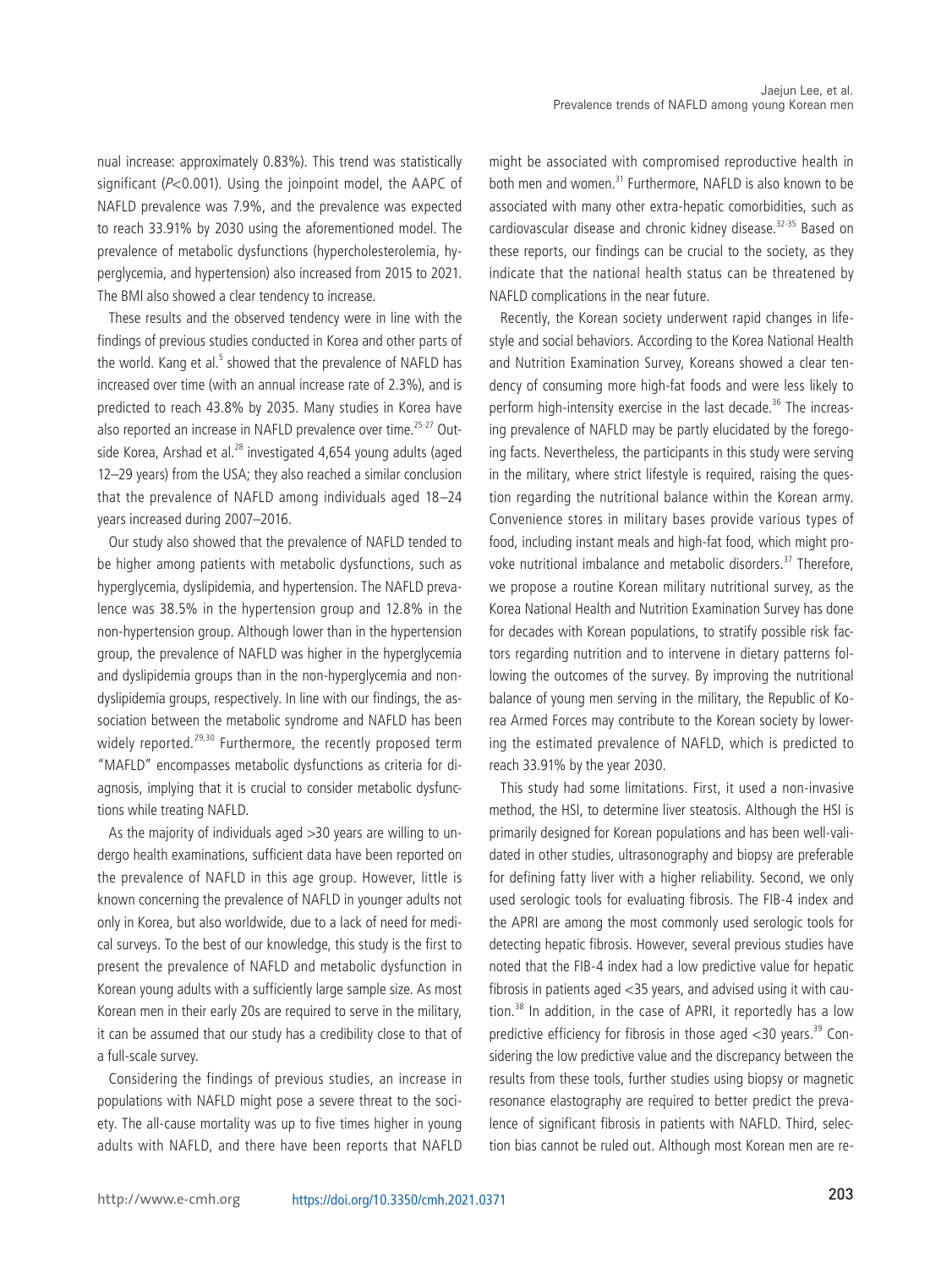nual increase: approximately 0.83%). This trend was statistically significant (P<0.001). Using the joinpoint model, the AAPC of NAFLD prevalence was 7.9%, and the prevalence was expected to reach 33.91% by 2030 using the aforementioned model. The prevalence of metabolic dysfunctions (hypercholesterolemia, hyperglycemia, and hypertension) also increased from 2015 to 2021. The BMI also showed a clear tendency to increase.

These results and the observed tendency were in line with the findings of previous studies conducted in Korea and other parts of the world. Kang et al.<sup>5</sup> showed that the prevalence of NAFLD has increased over time (with an annual increase rate of 2.3%), and is predicted to reach 43.8% by 2035. Many studies in Korea have also reported an increase in NAFLD prevalence over time.<sup>25-27</sup> Outside Korea, Arshad et al. $^{28}$  investigated 4,654 young adults (aged 12–29 years) from the USA; they also reached a similar conclusion that the prevalence of NAFLD among individuals aged 18–24 years increased during 2007–2016.

Our study also showed that the prevalence of NAFLD tended to be higher among patients with metabolic dysfunctions, such as hyperglycemia, dyslipidemia, and hypertension. The NAFLD prevalence was 38.5% in the hypertension group and 12.8% in the non-hypertension group. Although lower than in the hypertension group, the prevalence of NAFLD was higher in the hyperglycemia and dyslipidemia groups than in the non-hyperglycemia and nondyslipidemia groups, respectively. In line with our findings, the association between the metabolic syndrome and NAFLD has been widely reported.<sup>29,30</sup> Furthermore, the recently proposed term "MAFLD" encompasses metabolic dysfunctions as criteria for diagnosis, implying that it is crucial to consider metabolic dysfunctions while treating NAFLD.

As the majority of individuals aged >30 years are willing to undergo health examinations, sufficient data have been reported on the prevalence of NAFLD in this age group. However, little is known concerning the prevalence of NAFLD in younger adults not only in Korea, but also worldwide, due to a lack of need for medical surveys. To the best of our knowledge, this study is the first to present the prevalence of NAFLD and metabolic dysfunction in Korean young adults with a sufficiently large sample size. As most Korean men in their early 20s are required to serve in the military, it can be assumed that our study has a credibility close to that of a full-scale survey.

Considering the findings of previous studies, an increase in populations with NAFLD might pose a severe threat to the society. The all-cause mortality was up to five times higher in young adults with NAFLD, and there have been reports that NAFLD

might be associated with compromised reproductive health in both men and women.<sup>31</sup> Furthermore, NAFLD is also known to be associated with many other extra-hepatic comorbidities, such as cardiovascular disease and chronic kidney disease.<sup>32-35</sup> Based on these reports, our findings can be crucial to the society, as they indicate that the national health status can be threatened by NAFLD complications in the near future.

Recently, the Korean society underwent rapid changes in lifestyle and social behaviors. According to the Korea National Health and Nutrition Examination Survey, Koreans showed a clear tendency of consuming more high-fat foods and were less likely to perform high-intensity exercise in the last decade.<sup>36</sup> The increasing prevalence of NAFLD may be partly elucidated by the foregoing facts. Nevertheless, the participants in this study were serving in the military, where strict lifestyle is required, raising the question regarding the nutritional balance within the Korean army. Convenience stores in military bases provide various types of food, including instant meals and high-fat food, which might provoke nutritional imbalance and metabolic disorders.<sup>37</sup> Therefore, we propose a routine Korean military nutritional survey, as the Korea National Health and Nutrition Examination Survey has done for decades with Korean populations, to stratify possible risk factors regarding nutrition and to intervene in dietary patterns following the outcomes of the survey. By improving the nutritional balance of young men serving in the military, the Republic of Korea Armed Forces may contribute to the Korean society by lowering the estimated prevalence of NAFLD, which is predicted to reach 33.91% by the year 2030.

This study had some limitations. First, it used a non-invasive method, the HSI, to determine liver steatosis. Although the HSI is primarily designed for Korean populations and has been well-validated in other studies, ultrasonography and biopsy are preferable for defining fatty liver with a higher reliability. Second, we only used serologic tools for evaluating fibrosis. The FIB-4 index and the APRI are among the most commonly used serologic tools for detecting hepatic fibrosis. However, several previous studies have noted that the FIB-4 index had a low predictive value for hepatic fibrosis in patients aged <35 years, and advised using it with caution.<sup>38</sup> In addition, in the case of APRI, it reportedly has a low predictive efficiency for fibrosis in those aged  $<$ 30 years.<sup>39</sup> Considering the low predictive value and the discrepancy between the results from these tools, further studies using biopsy or magnetic resonance elastography are required to better predict the prevalence of significant fibrosis in patients with NAFLD. Third, selection bias cannot be ruled out. Although most Korean men are re-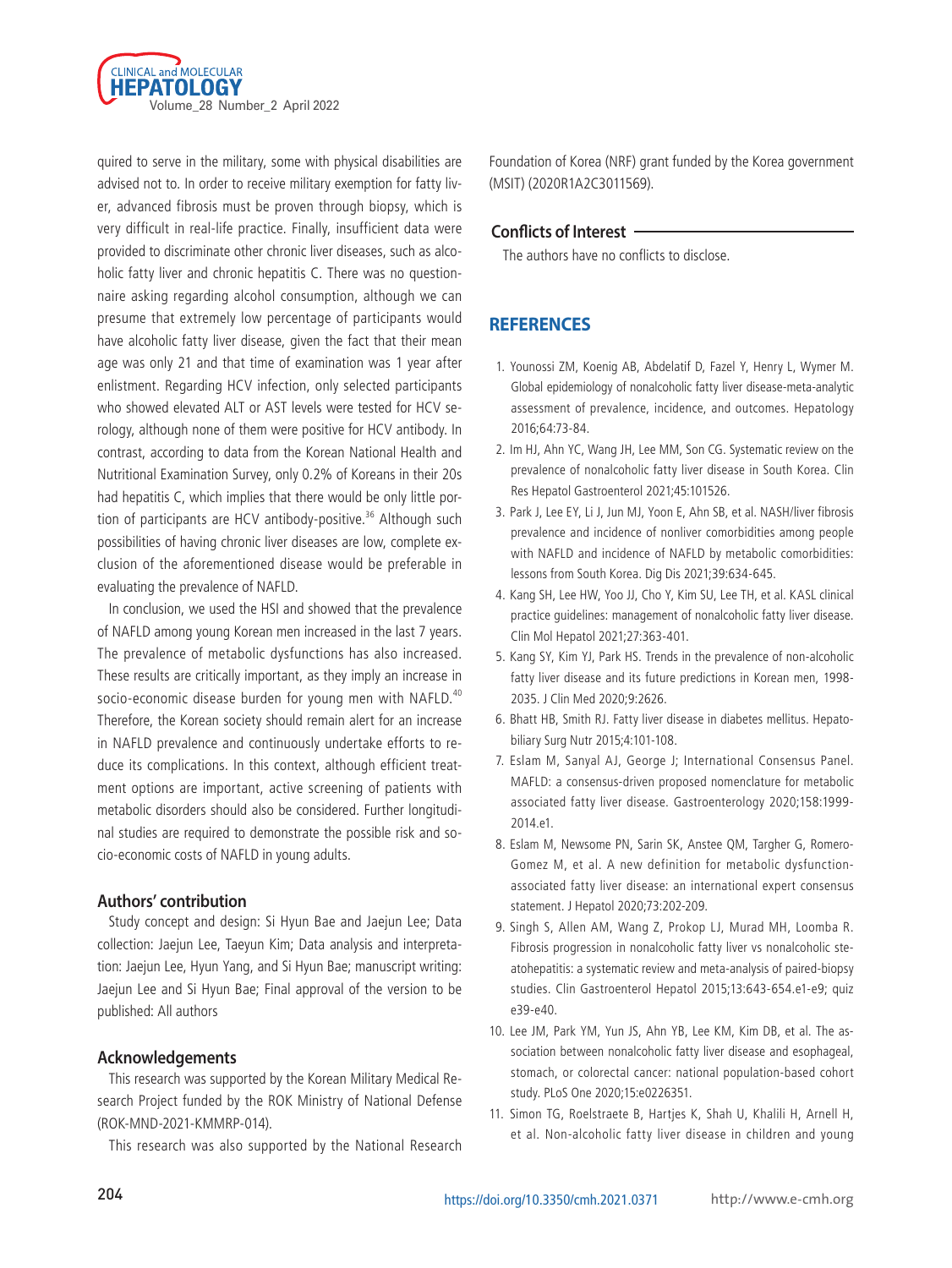

quired to serve in the military, some with physical disabilities are advised not to. In order to receive military exemption for fatty liver, advanced fibrosis must be proven through biopsy, which is very difficult in real-life practice. Finally, insufficient data were provided to discriminate other chronic liver diseases, such as alcoholic fatty liver and chronic hepatitis C. There was no questionnaire asking regarding alcohol consumption, although we can presume that extremely low percentage of participants would have alcoholic fatty liver disease, given the fact that their mean age was only 21 and that time of examination was 1 year after enlistment. Regarding HCV infection, only selected participants who showed elevated ALT or AST levels were tested for HCV serology, although none of them were positive for HCV antibody. In contrast, according to data from the Korean National Health and Nutritional Examination Survey, only 0.2% of Koreans in their 20s had hepatitis C, which implies that there would be only little portion of participants are HCV antibody-positive.<sup>36</sup> Although such possibilities of having chronic liver diseases are low, complete exclusion of the aforementioned disease would be preferable in evaluating the prevalence of NAFLD.

In conclusion, we used the HSI and showed that the prevalence of NAFLD among young Korean men increased in the last 7 years. The prevalence of metabolic dysfunctions has also increased. These results are critically important, as they imply an increase in socio-economic disease burden for young men with NAFLD.<sup>40</sup> Therefore, the Korean society should remain alert for an increase in NAFLD prevalence and continuously undertake efforts to reduce its complications. In this context, although efficient treatment options are important, active screening of patients with metabolic disorders should also be considered. Further longitudinal studies are required to demonstrate the possible risk and socio-economic costs of NAFLD in young adults.

#### **Authors' contribution**

Study concept and design: Si Hyun Bae and Jaejun Lee; Data collection: Jaejun Lee, Taeyun Kim; Data analysis and interpretation: Jaejun Lee, Hyun Yang, and Si Hyun Bae; manuscript writing: Jaejun Lee and Si Hyun Bae; Final approval of the version to be published: All authors

#### **Acknowledgements**

This research was supported by the Korean Military Medical Research Project funded by the ROK Ministry of National Defense (ROK-MND-2021-KMMRP-014).

This research was also supported by the National Research

Foundation of Korea (NRF) grant funded by the Korea government (MSIT) (2020R1A2C3011569).

#### **Conflicts of Interest**

The authors have no conflicts to disclose.

# **REFERENCES**

- 1. Younossi ZM, Koenig AB, Abdelatif D, Fazel Y, Henry L, Wymer M. Global epidemiology of nonalcoholic fatty liver disease-meta-analytic assessment of prevalence, incidence, and outcomes. Hepatology 2016;64:73-84.
- 2. Im HJ, Ahn YC, Wang JH, Lee MM, Son CG. Systematic review on the prevalence of nonalcoholic fatty liver disease in South Korea. Clin Res Hepatol Gastroenterol 2021;45:101526.
- 3. Park J, Lee EY, Li J, Jun MJ, Yoon E, Ahn SB, et al. NASH/liver fibrosis prevalence and incidence of nonliver comorbidities among people with NAFLD and incidence of NAFLD by metabolic comorbidities: lessons from South Korea. Dig Dis 2021;39:634-645.
- 4. Kang SH, Lee HW, Yoo JJ, Cho Y, Kim SU, Lee TH, et al. KASL clinical practice guidelines: management of nonalcoholic fatty liver disease. Clin Mol Hepatol 2021;27:363-401.
- 5. Kang SY, Kim YJ, Park HS. Trends in the prevalence of non-alcoholic fatty liver disease and its future predictions in Korean men, 1998- 2035. J Clin Med 2020;9:2626.
- 6. Bhatt HB, Smith RJ. Fatty liver disease in diabetes mellitus. Hepatobiliary Surg Nutr 2015;4:101-108.
- 7. Eslam M, Sanyal AJ, George J; International Consensus Panel. MAFLD: a consensus-driven proposed nomenclature for metabolic associated fatty liver disease. Gastroenterology 2020;158:1999- 2014.e1.
- 8. Eslam M, Newsome PN, Sarin SK, Anstee QM, Targher G, Romero-Gomez M, et al. A new definition for metabolic dysfunctionassociated fatty liver disease: an international expert consensus statement. J Hepatol 2020;73:202-209.
- 9. Singh S, Allen AM, Wang Z, Prokop LJ, Murad MH, Loomba R. Fibrosis progression in nonalcoholic fatty liver vs nonalcoholic steatohepatitis: a systematic review and meta-analysis of paired-biopsy studies. Clin Gastroenterol Hepatol 2015;13:643-654.e1-e9; quiz e39-e40.
- 10. Lee JM, Park YM, Yun JS, Ahn YB, Lee KM, Kim DB, et al. The association between nonalcoholic fatty liver disease and esophageal, stomach, or colorectal cancer: national population-based cohort study. PLoS One 2020;15:e0226351.
- 11. Simon TG, Roelstraete B, Hartjes K, Shah U, Khalili H, Arnell H, et al. Non-alcoholic fatty liver disease in children and young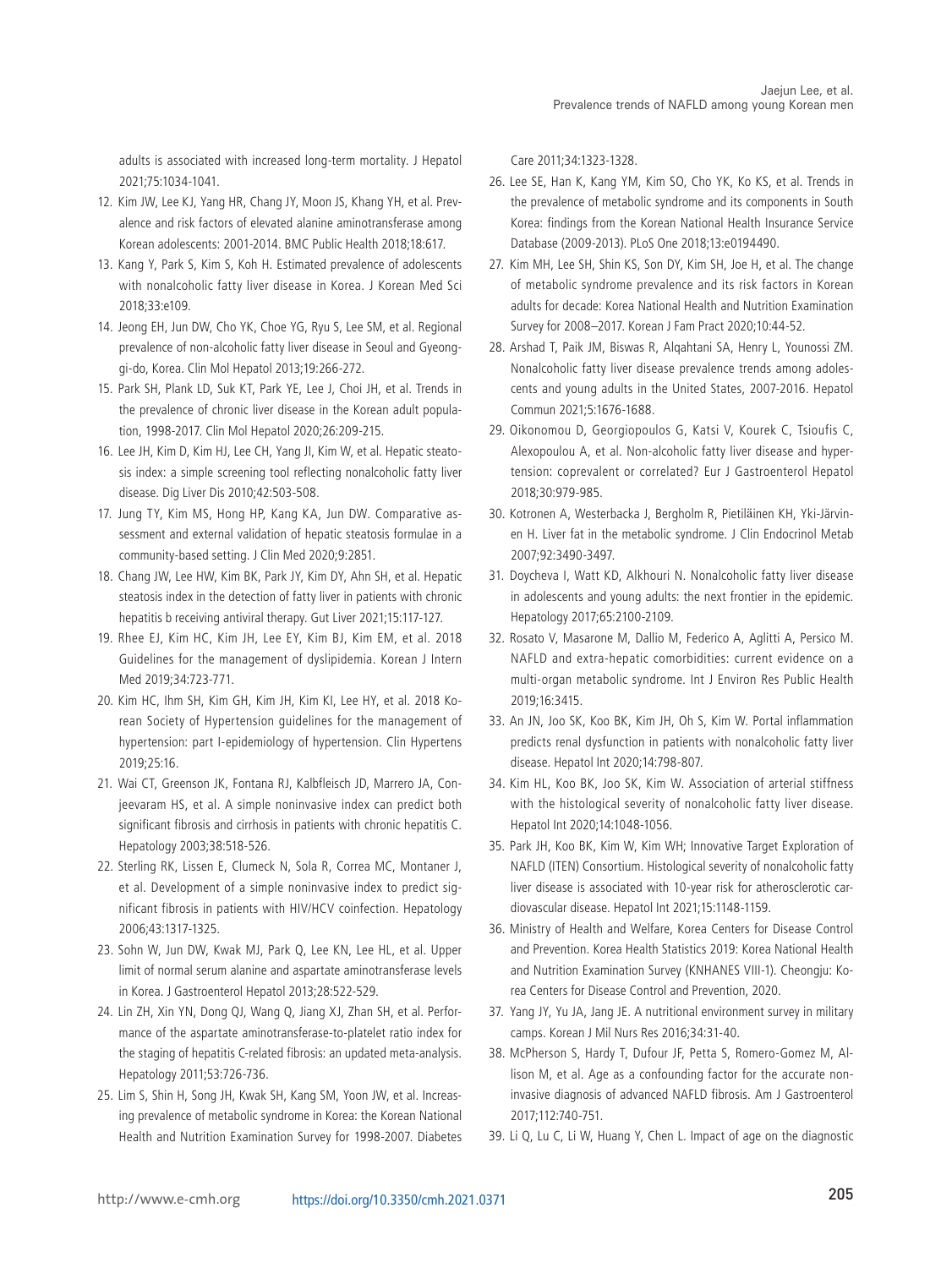adults is associated with increased long-term mortality. J Hepatol 2021;75:1034-1041.

- 12. Kim JW, Lee KJ, Yang HR, Chang JY, Moon JS, Khang YH, et al. Prevalence and risk factors of elevated alanine aminotransferase among Korean adolescents: 2001-2014. BMC Public Health 2018;18:617.
- 13. Kang Y, Park S, Kim S, Koh H. Estimated prevalence of adolescents with nonalcoholic fatty liver disease in Korea. J Korean Med Sci 2018;33:e109.
- 14. Jeong EH, Jun DW, Cho YK, Choe YG, Ryu S, Lee SM, et al. Regional prevalence of non-alcoholic fatty liver disease in Seoul and Gyeonggi-do, Korea. Clin Mol Hepatol 2013;19:266-272.
- 15. Park SH, Plank LD, Suk KT, Park YE, Lee J, Choi JH, et al. Trends in the prevalence of chronic liver disease in the Korean adult population, 1998-2017. Clin Mol Hepatol 2020;26:209-215.
- 16. Lee JH, Kim D, Kim HJ, Lee CH, Yang JI, Kim W, et al. Hepatic steatosis index: a simple screening tool reflecting nonalcoholic fatty liver disease. Dig Liver Dis 2010;42:503-508.
- 17. Jung TY, Kim MS, Hong HP, Kang KA, Jun DW. Comparative assessment and external validation of hepatic steatosis formulae in a community-based setting. J Clin Med 2020;9:2851.
- 18. Chang JW, Lee HW, Kim BK, Park JY, Kim DY, Ahn SH, et al. Hepatic steatosis index in the detection of fatty liver in patients with chronic hepatitis b receiving antiviral therapy. Gut Liver 2021;15:117-127.
- 19. Rhee EJ, Kim HC, Kim JH, Lee EY, Kim BJ, Kim EM, et al. 2018 Guidelines for the management of dyslipidemia. Korean J Intern Med 2019;34:723-771.
- 20. Kim HC, Ihm SH, Kim GH, Kim JH, Kim KI, Lee HY, et al. 2018 Korean Society of Hypertension guidelines for the management of hypertension: part I-epidemiology of hypertension. Clin Hypertens 2019;25:16.
- 21. Wai CT, Greenson JK, Fontana RJ, Kalbfleisch JD, Marrero JA, Conjeevaram HS, et al. A simple noninvasive index can predict both significant fibrosis and cirrhosis in patients with chronic hepatitis C. Hepatology 2003;38:518-526.
- 22. Sterling RK, Lissen E, Clumeck N, Sola R, Correa MC, Montaner J, et al. Development of a simple noninvasive index to predict significant fibrosis in patients with HIV/HCV coinfection. Hepatology 2006;43:1317-1325.
- 23. Sohn W, Jun DW, Kwak MJ, Park Q, Lee KN, Lee HL, et al. Upper limit of normal serum alanine and aspartate aminotransferase levels in Korea. J Gastroenterol Hepatol 2013;28:522-529.
- 24. Lin ZH, Xin YN, Dong QJ, Wang Q, Jiang XJ, Zhan SH, et al. Performance of the aspartate aminotransferase-to-platelet ratio index for the staging of hepatitis C-related fibrosis: an updated meta-analysis. Hepatology 2011;53:726-736.
- 25. Lim S, Shin H, Song JH, Kwak SH, Kang SM, Yoon JW, et al. Increasing prevalence of metabolic syndrome in Korea: the Korean National Health and Nutrition Examination Survey for 1998-2007. Diabetes

Care 2011;34:1323-1328.

- 26. Lee SE, Han K, Kang YM, Kim SO, Cho YK, Ko KS, et al. Trends in the prevalence of metabolic syndrome and its components in South Korea: findings from the Korean National Health Insurance Service Database (2009-2013). PLoS One 2018;13:e0194490.
- 27. Kim MH, Lee SH, Shin KS, Son DY, Kim SH, Joe H, et al. The change of metabolic syndrome prevalence and its risk factors in Korean adults for decade: Korea National Health and Nutrition Examination Survey for 2008–2017. Korean J Fam Pract 2020;10:44-52.
- 28. Arshad T, Paik JM, Biswas R, Alqahtani SA, Henry L, Younossi ZM. Nonalcoholic fatty liver disease prevalence trends among adolescents and young adults in the United States, 2007-2016. Hepatol Commun 2021;5:1676-1688.
- 29. Oikonomou D, Georgiopoulos G, Katsi V, Kourek C, Tsioufis C, Alexopoulou A, et al. Non-alcoholic fatty liver disease and hypertension: coprevalent or correlated? Eur J Gastroenterol Hepatol 2018;30:979-985.
- 30. Kotronen A, Westerbacka J, Bergholm R, Pietiläinen KH, Yki-Järvinen H. Liver fat in the metabolic syndrome. J Clin Endocrinol Metab 2007;92:3490-3497.
- 31. Doycheva I, Watt KD, Alkhouri N. Nonalcoholic fatty liver disease in adolescents and young adults: the next frontier in the epidemic. Hepatology 2017;65:2100-2109.
- 32. Rosato V, Masarone M, Dallio M, Federico A, Aglitti A, Persico M. NAFLD and extra-hepatic comorbidities: current evidence on a multi-organ metabolic syndrome. Int J Environ Res Public Health 2019;16:3415.
- 33. An JN, Joo SK, Koo BK, Kim JH, Oh S, Kim W. Portal inflammation predicts renal dysfunction in patients with nonalcoholic fatty liver disease. Hepatol Int 2020;14:798-807.
- 34. Kim HL, Koo BK, Joo SK, Kim W. Association of arterial stiffness with the histological severity of nonalcoholic fatty liver disease. Hepatol Int 2020;14:1048-1056.
- 35. Park JH, Koo BK, Kim W, Kim WH; Innovative Target Exploration of NAFLD (ITEN) Consortium. Histological severity of nonalcoholic fatty liver disease is associated with 10-year risk for atherosclerotic cardiovascular disease. Hepatol Int 2021;15:1148-1159.
- 36. Ministry of Health and Welfare, Korea Centers for Disease Control and Prevention. Korea Health Statistics 2019: Korea National Health and Nutrition Examination Survey (KNHANES VIII-1). Cheongju: Korea Centers for Disease Control and Prevention, 2020.
- 37. Yang JY, Yu JA, Jang JE. A nutritional environment survey in military camps. Korean J Mil Nurs Res 2016;34:31-40.
- 38. McPherson S, Hardy T, Dufour JF, Petta S, Romero-Gomez M, Allison M, et al. Age as a confounding factor for the accurate noninvasive diagnosis of advanced NAFLD fibrosis. Am J Gastroenterol 2017;112:740-751.
- 39. Li Q, Lu C, Li W, Huang Y, Chen L. Impact of age on the diagnostic